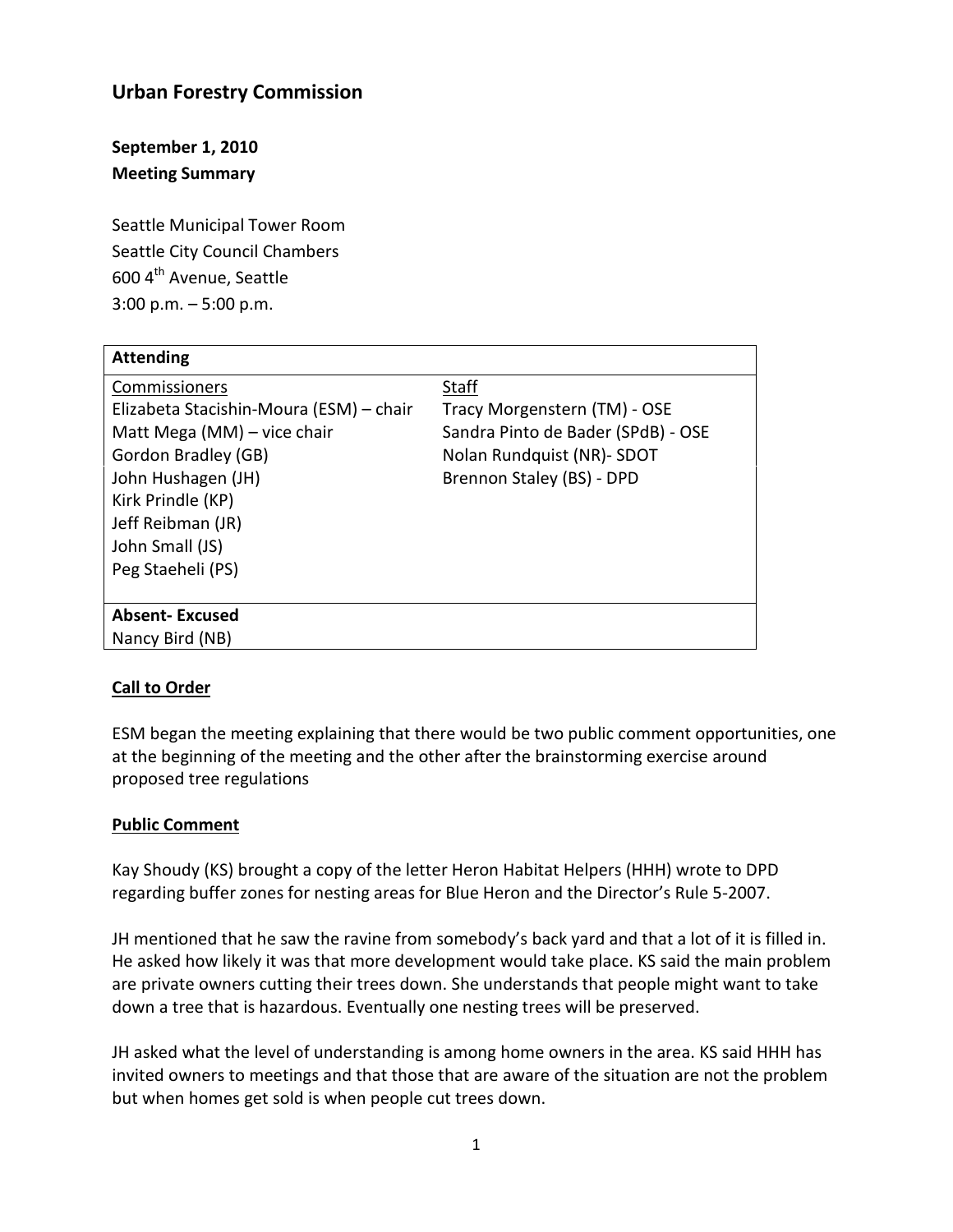Steve Zemke gave an update on the work being done by Save the Trees Seattle. The group met last weekend to continue working on an alternative tree regulation proposal. He urged the Commission to talk to Brennon Staley from DPD to make the process public and open. He is requesting that DPD post in their website the places and times where presentations about the proposed tree ordinance are being held.

ESM emphasized that the Urban Forest Commission (UFC) is an advisory body and encouraged the public to get in touch with the Mayor and Council and express their opinions about the proposed regulation.

## **Approve August 4 and August 11 (Special Meeting) Minutes**

Only the 8/11 minutes were available. KP mentioned that his name was misspelled in the first page and asked why the UFC thought he had sent the letter in the commission's name.

ESM said that each commission member needs to be clear that a letter is coming from them individually. That his letter made it seem as if he implied that the letter came from the commission.

PS said that not having the letter in front of her she couldn't decide and was proposing to table the issue.

ESM said that the minutes reflected with accuracy what had happened at the meeting.

JH made a motion to amend the section that states: "The letter was sent in the name of the Commission and that was inappropriate." To read "*If* the letter was sent in the name of the Commission*,* that was inappropriate."

JS seconded the motion and it was unanimously approved. The 8/11/10 minutes were approved. The 8/4/10 minutes will be approved at the October UFC meeting.

# **SDOT Briefing:**

The Seattle Department of Transportation's (SDOT) City Arborist, Nolan Rundquist presented a synopsis of permit activity for 2009 and 2010 to date. SDOT issues approximately 500 permits per year (for pruning, planting, and removal) and staff field 4,500 to 5,000 annual calls, many of which result in a site visit.

In 2009 SDOT issued 211 removal permits for a total of 388 trees removed; 104 pruning permits for a total of 351 trees pruned; and 162 planting permits for a total of 378 trees planted.

SDOT issues permits only for regulated trees in the planting strip or city Right of Way (ROW). He usually denies removal permits if the tree is healthy. Sometimes during storm season, some trees are so damaged that they are not salvageable, if that's the case, he allows the removal.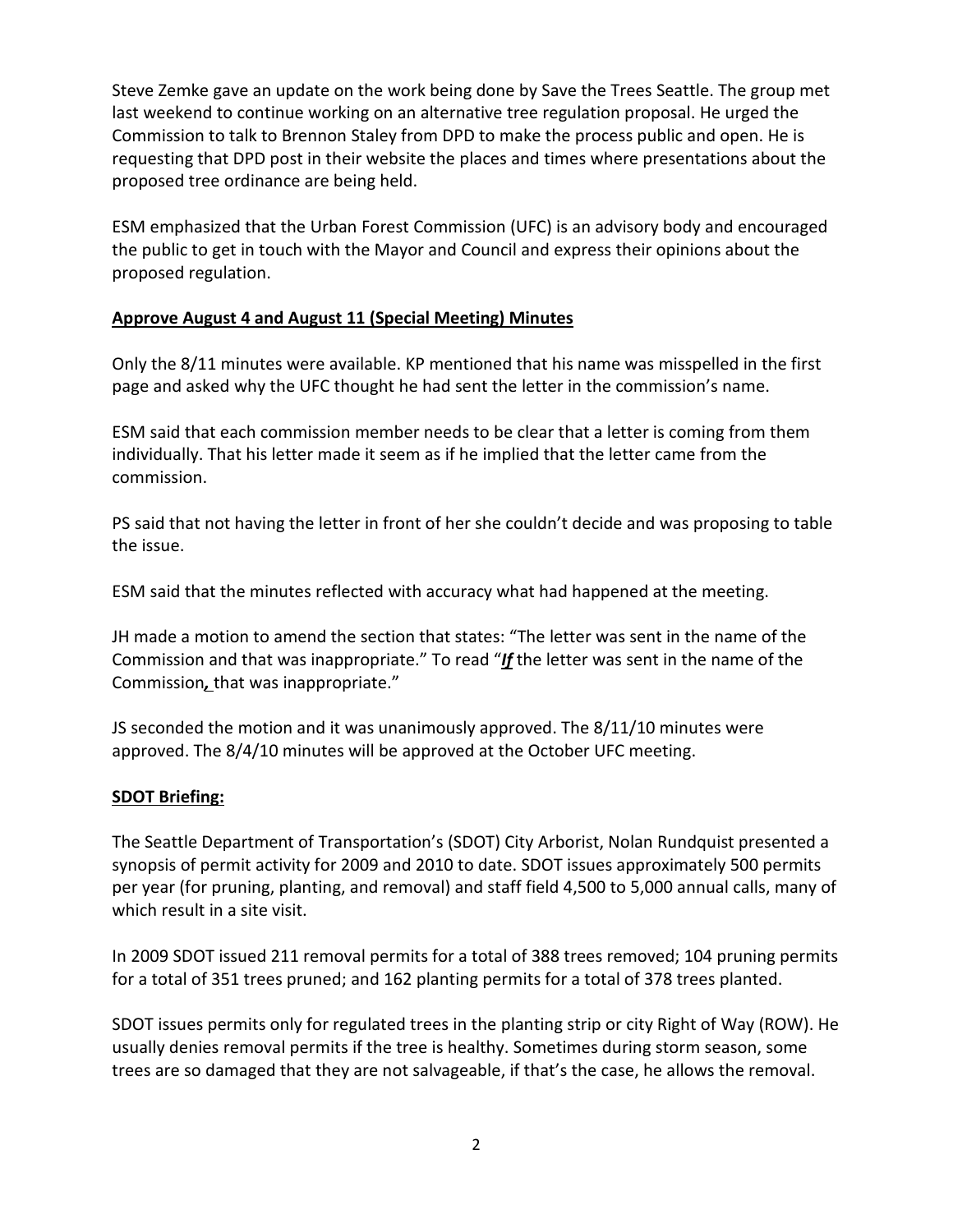To date in 2010 there have been 285 tree removals and 285 tree plantings. 97 permits were denied in 2009 and 2010.

SDOT's tree program regulates all trees that are in the ROW, approximately 250,000 trees in Seattle. Of those, only 40,000 are planted and maintained by SDOT. Even though SDOT regulates all street trees, the abutting property owner has to maintain trees that are not maintained by the city. Home owners need a permit to prune, plant, or remove street trees. SDOT does not charge for the permit. Unless there is a major traffic plan that requires inspection they try not to give homeowners the additional cost of a permit. They try to make things easy for the public.

JH asked how many removal permits have to do street trees that are in the ROW, how many are in alleys, vacated, or unmaintained areas. NR said that less than 5% of trees are in places other than the planting strip.

GB asked what level of activity takes place outside the permitting process. NR said that before SDOT got more active, probably 50% of the planting happened without a permit. Now that the city is providing free trees, they have more control.

ESM asked what the cost of a permit is. NR said it would take around 1 hour of work, or be around \$100 considering staff time and benefits. SDOT seldom follows up. They ask the property owner to do the follow up and say that work is done. They ask the home owner to send a photo.

ESM asked about recording violations. NR said that is on a complaint basis. SDOT sends letters to people giving them the option to replace a tree or paying double what a fee permit would cost. Normally the permit fee \$110 is waived if people used an approved tree service. A violation would cost at most \$200.

MM asked if they can track exceptional trees. NR responded that the permit records the type of tree. If not noted, SDOT can look at the inventory.

MM can we look at diameter at breast height (DBH) cut to figure out canopy loss? The permit system could track that. Also, if there is no real follow-up then there is no sense of survivability. NR said that we can't tell on privately planted trees.

MM asked is there are safety considerations on pruning permits. NR said they don't issue permits if the size of limbs to be cut is less than three inches in diameter. If more is being pruned they want to use permitting to see what will be done with a pruning plan.

JH asked for an update on Dutch Elm disease (DED). NR said it's been a very bad year. They found 17 large trees behind Franklin High school, the biggest 35" DBH and the smallest 16". There are no signs of infection in the Washington Park area, but on Lakeshore Drive, they are all dead. SDOT has been going to those areas and offering to plant trees. The problem is if a large tree is on a steep slope, then they need to go through DPD's process. NR would like to simply get rid of the tree even if it's not considered a hazard.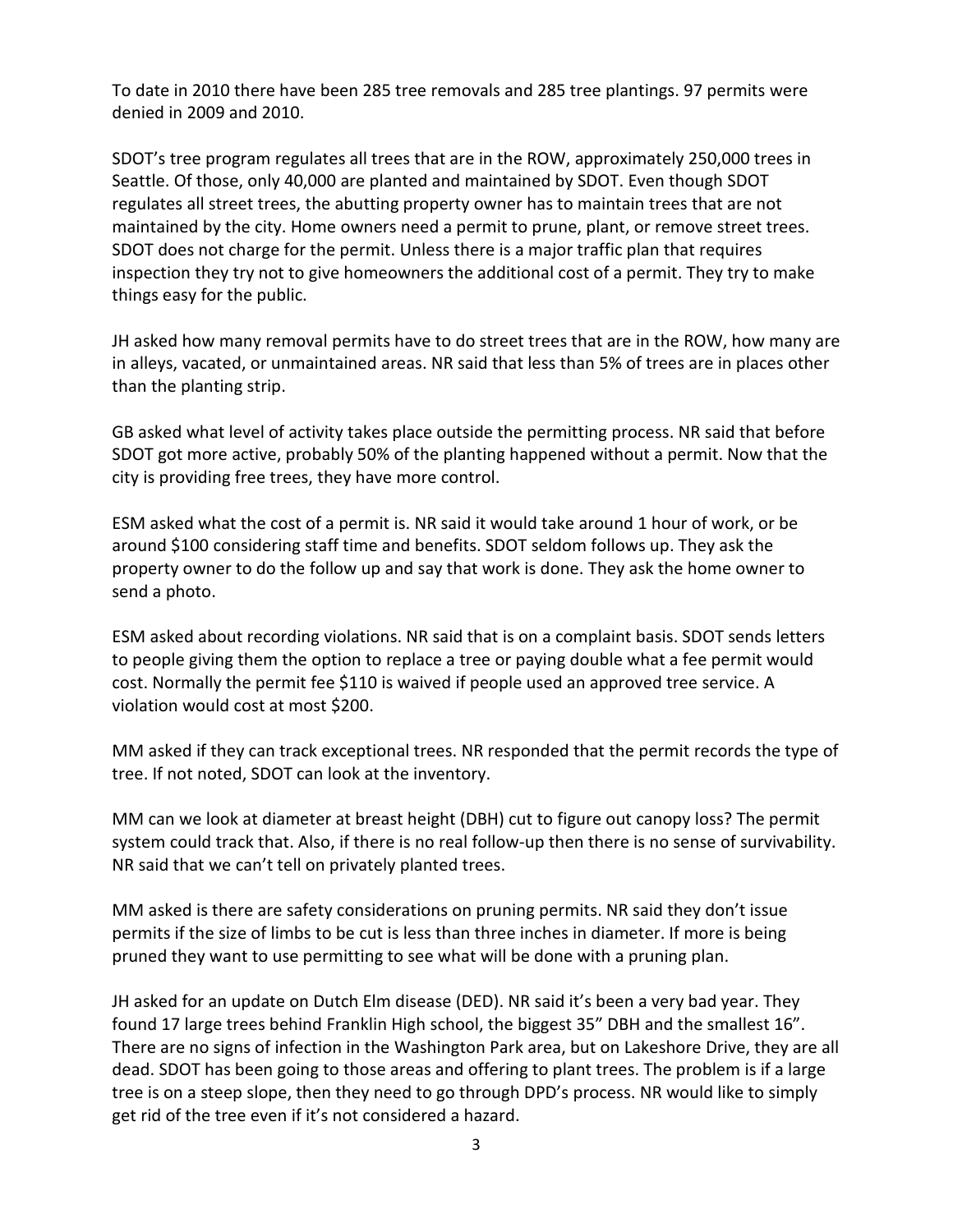PS would like to see a reclassification of 'hazardous' trees to include those infected with DED. BS clarified that the process for trees with DED is the same as that for hazardous trees, it's just not called a hazard but it's the same timeframe. PS thinks it should be called hazardous to expedite the process. BS explained that the code allows for an emergency exception where someone can take an infected tree down and then retroactively prove that it was an emergency.

PS asked what's the survival rate for DED and NR said 'zero'.

PS asked NR what he thought needed to be done. NR said that there should be an easy way to get those diseases trees out. The disease has been here since 2001.

JH said that because the city doesn't have condemnation power on private property, that's why the disease has spread, because people ignored it.

PS said that some city departments have a two-for-one replacement policy. NR explained that any city department that takes one tree down has to replace it with two, but that this policy was not extended to the general public.

GB said that SDOT has a permitting scheme and we have new proposed tree regulations with no permitting scheme. He asked if this was so because in the ROW SDOT has authority and that maybe permitting would not be viable in private property?

NR said he didn't know about viability, but he thought a permitting system would need to be fee supported, otherwise all inspectors would have to be in the General Fund.

GB asked if the situation was more about funding or about compliance. NR said that there is much less compliance in the Private Property.

ESM said that in the early days people didn't apply for permits for planting, and asked whether compliance has increased with time. NR responded that awareness has increased. He also said that many times he receives calls about people wanting to do things with private property trees.

JS asked about the difference in percentage of work done in areas with curb and gutter vs. areas with no curb and gutter.

NR said that in the north end sometimes it's hard to tell if a tree is in the ROW or on private property and that there are not as many trees in that area. People don't plant as many trees. Several trees can be under the same permit. The permit costs the same to the City (\$100). He can use Google view to see what a tree looks like and can process a permit very fast.

JH asked if the number of permits in the report includes Seattle City Light (SCL) pruning and removals. NR said that it did. That he asks SCL to tell the abutting home owner to get a permit.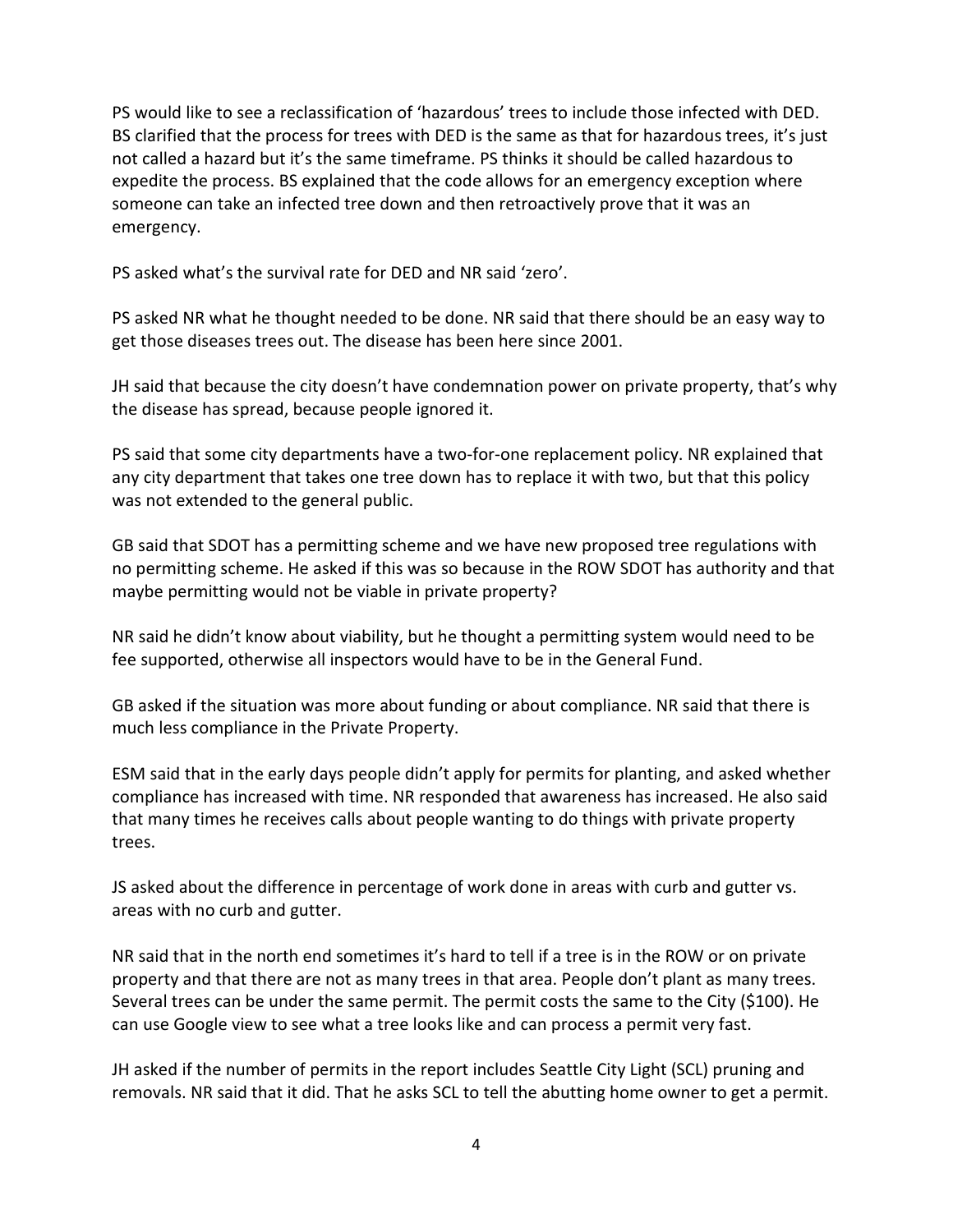He has sometimes denied removal permits to SCL if he believes the tree can be properly maintained under the power lines.

KP asked if SDOT does posting for trees that will be removed. NR said that they have a 4-5 inch cut-off. If it's a large tree SDOT requires 10 days posting.

KP asked what happens when there is conflict with the community not wanting a tree to go down. NR said that he talks to people in the neighborhood, and that if it's a matter of public safety, he lets them know and the tree comes down. He denies between 50-60 removals/year.

ESM asked about sidewalk issues. If someone has a buckled sidewalk that is a hazard what's the process? NR said that they first pull the sidewalk up to assess roots condition. Last year there were 30-40 trees that were in bad shape and were taken down.

# **Chair's Report:**

ESM and MM attended the City Council's Regional Development and Sustainability Committee to present the UFC's letter commenting on DPD's tree regulation proposal.

The first UFC 5-year work plan session took place on 8/16 with only two Commissioners missing. People can still send comments and ideas to Bran Kahn. ESM and MM are reviewing the first work plan draft and it will be distributed and posted on the website for comment.

GB asked what the Council's questions were. MM said many were related to private property and how to handle. A council member asked whether we really have a canopy problem. Councilmember Godden asked about the benefits of a permit system.

JH would like to talk about new agenda items.

PS said it would be nice to brainstorm on what to do with the DPD proposal. Other than permits UFC has not honed down on the proposal. It's important to find out if there is research or detailed analysis that needs to happen before making changes.

JH said that he participated in the Emerald City Task Force meeting that DPD hosted to get input on the tree ordinance. JH believes it would be very helpful to ask the developer members of the ECTF to present their point of view to the UFC. It would be good to hear what they are up against.

## **Follow-up to DPD's Proposal for New Tree Regulations:**

PS proposed to do an exercise of calling out what commissioners like and don't like about the current tree ordinance proposal and determine what needs to be done. Below are the notes taken on the board:

| Like         | Don't like   | Need to do                     |
|--------------|--------------|--------------------------------|
| Point system | Point spread | Understand the value of tree's |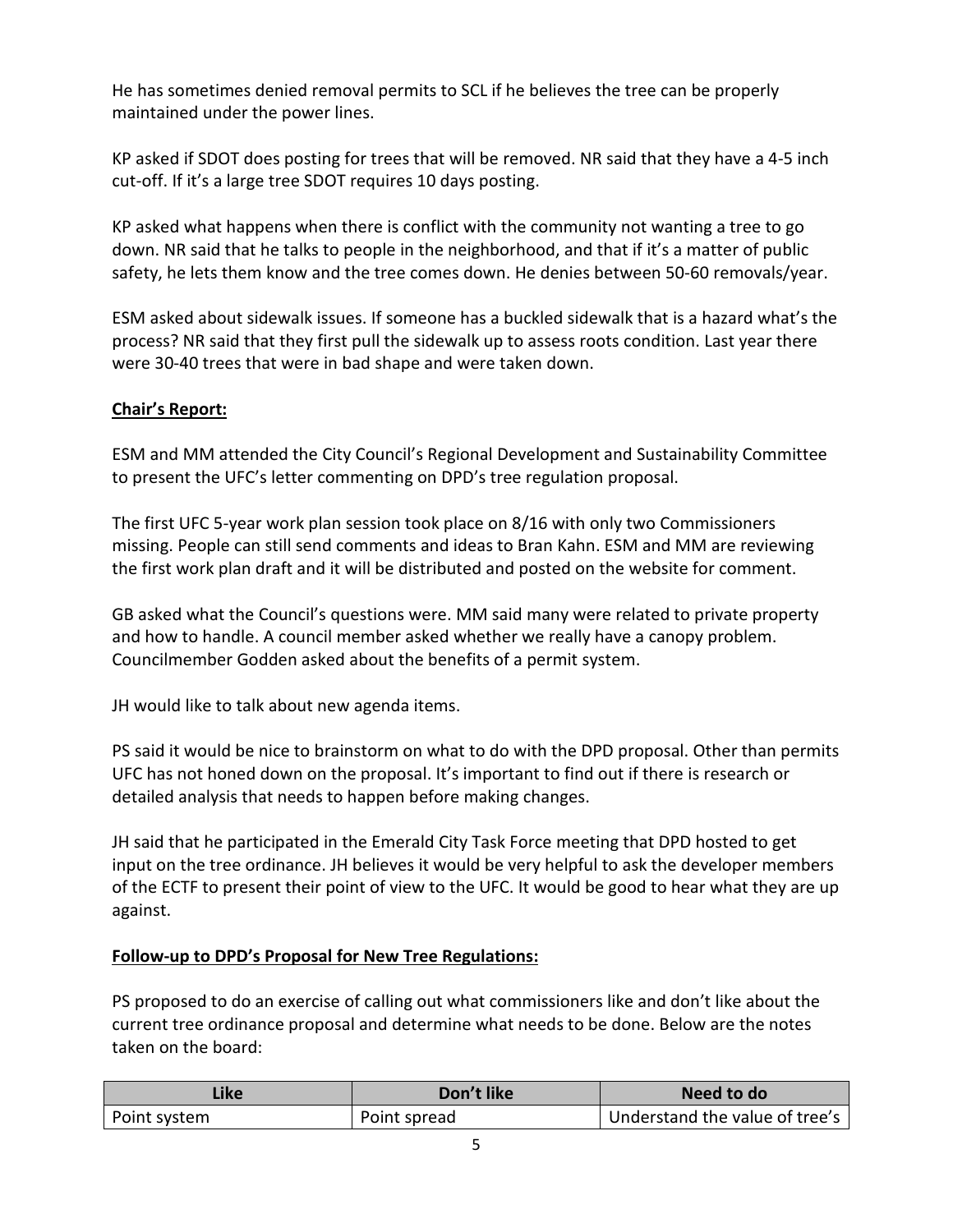| Like                           | Don't like                      | Need to do                     |
|--------------------------------|---------------------------------|--------------------------------|
|                                |                                 | life (when does that value     |
|                                |                                 | jump based on DBH)             |
| Bond proposal                  | Short term-bond (shorter        | Storm water, CO2               |
|                                | than 3 years)                   | sequestration, other value     |
| Payment in lieu of planting    | No exceptional tree             | Calculations on tree increase  |
|                                | protection (canopy volume)      | by zone (ROW v. SF) from       |
|                                |                                 | 2002 - 2007. Look at canopy    |
|                                |                                 | stability. Is ROW planting     |
|                                |                                 | sustainable long-term?         |
| DON involved in regulations    | DPD writing document (no        | Developers point of view.      |
|                                | permitting)                     | Exceptional tree and           |
|                                |                                 | development dollars            |
| No tree protected for life $=$ | Flawed process                  | Difference between mature      |
| flexibility                    |                                 | trees, wet lands, steep slopes |
|                                |                                 | $-$ ECAs                       |
|                                | Arbitrary process for           | Review of other model          |
|                                | exceptional trees               | ordinances/programs/systems    |
|                                | Different process for larger    | Clearly answer benefits of     |
|                                | projects                        | permitting                     |
|                                | Not fair across range of        | Why save trees? Permit to      |
|                                | development                     | remove, permit to preserve,    |
|                                |                                 | permit to plant?               |
|                                | Removes certainty from larger   | Evaluate incremental permit    |
|                                | development                     | system                         |
|                                | No regulatory guidance for      | Prevent development loop       |
|                                | tree protection                 | hole for clear cutting         |
|                                | Lack of consistency and clarity | Cost-benefit of Green Factor   |
|                                | of regulations across the       | and Tree Credit                |
|                                | board                           |                                |
|                                | Doesn't include code (vague)    | <b>Business case analysis</b>  |
|                                | Didn't clearly state proposal   | All regulatory processes       |
|                                | for each zoning                 | incorporate canopy goals       |
|                                | Doesn't recognize place         | Investigate use of overlay     |
|                                | (layers, habitat)               | approach                       |

# **Public Comments on the Follow-up to DPD's Proposal Discussion:**

Steve Zemke said that the proposal is missing specific code or language and that UFC can propose language and continue the discussion by proposing specific language. Large projects and Major Institutions should be included because they have more flexibility and large sites. An issue to be researched would be to know how many trees are we dealing with in terms of permits, we might be dealing with a much smaller number than what DPD tells us. Another issue is about licensing arborists. Also, the City Auditor report talked about oversight for trees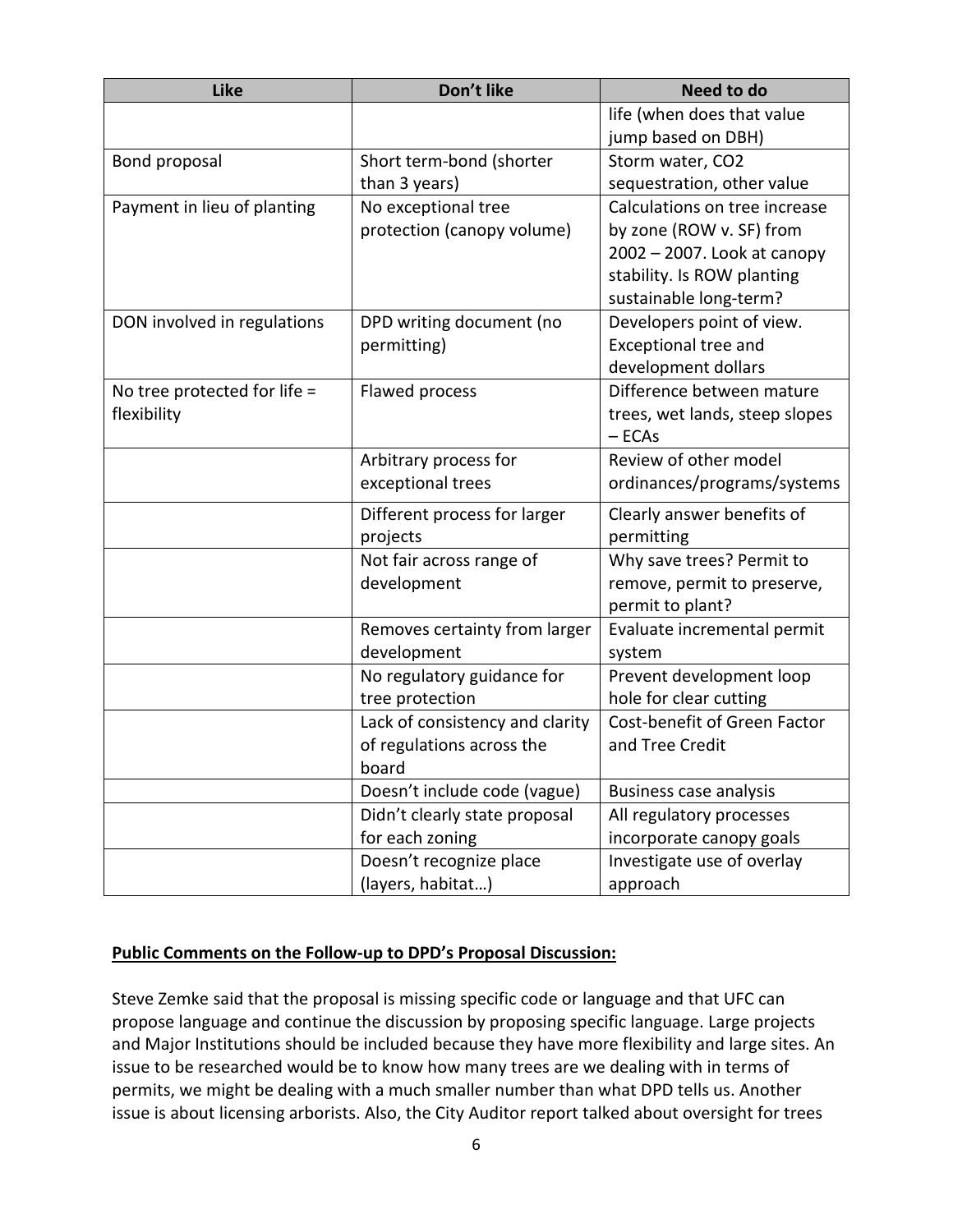and one agency being responsible, or maybe some other variation to be more efficient with more coordination. Look at the idea of real estate disclosure of properties sold to gather tree data. Heritage trees or groves require separate category. Exceptional trees need more flexibility. Large institutions have 10 year master plans and that the UW has a community liaison regarding trees. They have strict internal regulations for trees. He supports imposing more controls on the UW.

Another member of the public said that to address the question: why save the trees? We can look at a PhD thesis saying that native bird species increase with increased canopy, trees help mitigate the urban island heat effect, and they help with storm water issues.

#### **Committee Reports:**

JS said that the Ecosystems Committee had a GIS data work session and might have additional requests for the City to provide more layers.

JR said that the last Management Committee was collapsed with the Community Committee for a full Commission special meeting.

ES encouraged people to attend the committee meetings because they are dealing in more detail with the same issues of the full commission.

#### **New Business:**

JH would like to invite the developers in the ECTF to present to the Commission GB would like to hear from City Light on the management of urban trees PS would like a future topic to be gaining a better understanding how departments are using properties available for tree planting. She is not confident that focusing on residential trees will be enough to fulfill the 30% canopy cover goal.

## **Announcements:**

JR had a meeting with PS and SPU on their rate structure and storm water. There are no action items at this point.

ESM – this was the first meeting where the UFC created their own agenda items. When asking departments to brief the UFC it's important to give them a flavor or the kinds of things the UFC wants to ask. It would be helpful for commissioners who have experience with certain department to help frame the questions for a briefing.

JH when talking to SCL it would be nice to ask them if they would rather be removing trees and planting more adequate trees instead of pruning so many. It would be nice to hear their input.

SPdB announced that all of the 2011 full Commission and committees meetings will take place in room SMT 2750 to avoid confusion and that she will put together a table with the location of the remaining 2010 meetings.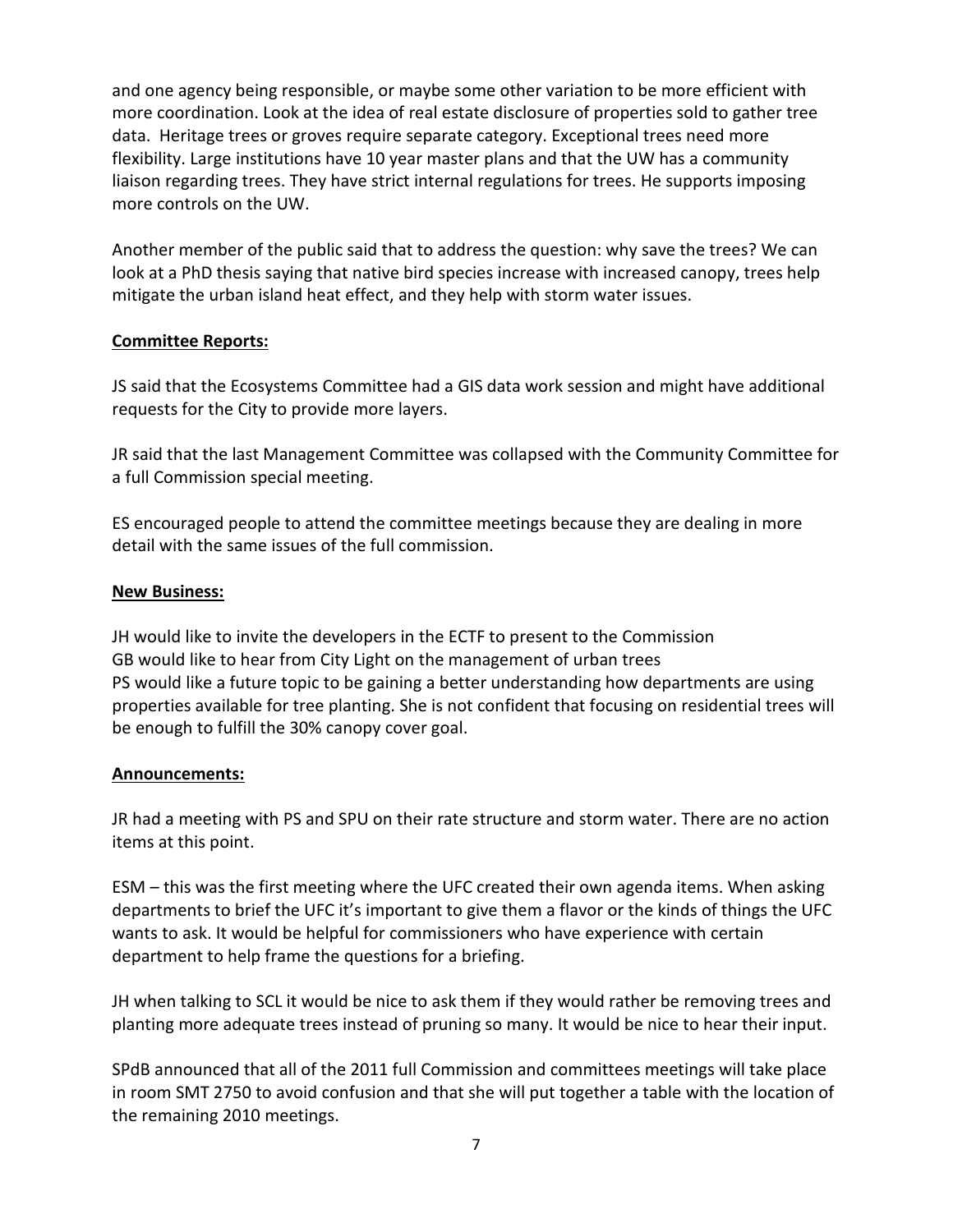# **Urban Forestry Commission September 1, 2010 Like-don't like-need to do exercise table**

# **Follow-up to DPD's Proposal for New Tree Regulations:**

| <b>Like</b>                  | Don't like                      | Need to do                     |
|------------------------------|---------------------------------|--------------------------------|
| Point system                 | Point spread                    | Understand the value of tree's |
|                              |                                 | life (when does that value     |
|                              |                                 | jump based on DBH)             |
| Bond proposal                | Short term-bond (shorter        | Storm water, CO2               |
|                              | than 3 years)                   | sequestration, other value     |
| Payment in lieu of planting  | No exceptional tree             | Calculations on tree increase  |
|                              | protection (canopy volume)      | by zone (ROW v. SF) from       |
|                              |                                 | 2002 - 2007. Look at canopy    |
|                              |                                 | stability. Is ROW planting     |
|                              |                                 | sustainable long-term?         |
| DON involved in regulations  | DPD writing document (no        | Developers point of view.      |
|                              | permitting)                     | <b>Exceptional tree and</b>    |
|                              |                                 | development dollars            |
| No tree protected for life = | <b>Flawed process</b>           | Difference between mature      |
| flexibility                  |                                 | trees, wet lands, steep slopes |
|                              |                                 | $-$ ECAs                       |
|                              | Arbitrary process for           | Review of other model          |
|                              | exceptional trees               | ordinances/programs/systems    |
|                              | Different process for larger    | Clearly answer benefits of     |
|                              | projects                        | permitting                     |
|                              | Not fair across range of        | Why save trees? Permit to      |
|                              | development                     | remove, permit to preserve,    |
|                              |                                 | permit to plant?               |
|                              | Removes certainty from larger   | Evaluate incremental permit    |
|                              | development                     | system                         |
|                              | No regulatory guidance for      | Prevent development loop       |
|                              | tree protection                 | hole for clear cutting         |
|                              | Lack of consistency and clarity | Cost-benefit of Green Factor   |
|                              | of regulations across the       | and Tree Credit                |
|                              | board                           |                                |
|                              | Doesn't include code (vague)    | <b>Business case analysis</b>  |
|                              | Didn't clearly state proposal   | All regulatory processes       |
|                              | for each zoning                 | incorporate canopy goals       |
|                              | Doesn't recognize place         | Investigate use of overlay     |
|                              | (layers, habitat)               | approach                       |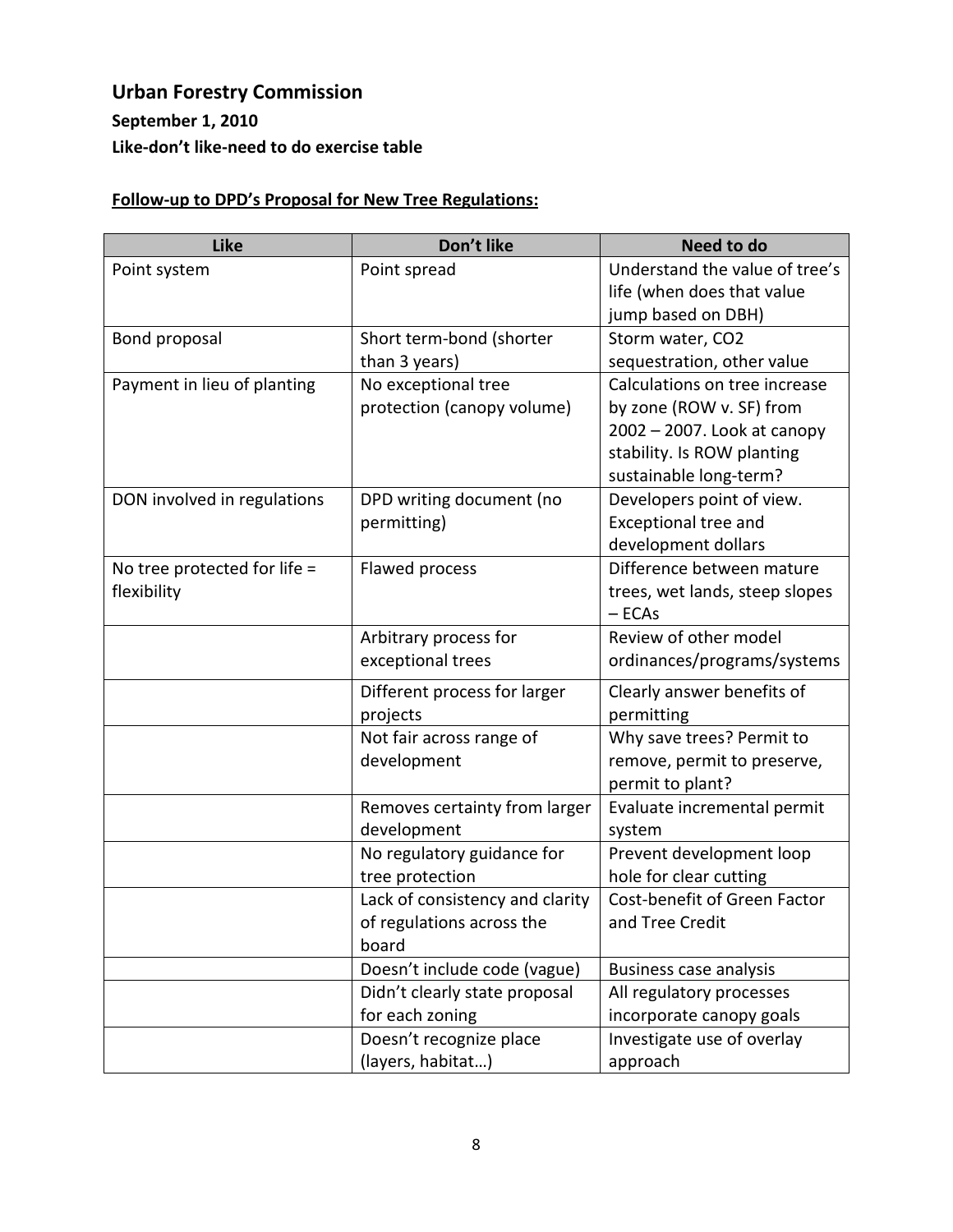Public input: **From:** John "Hooper" Havekotte [mailto:4.hooper.4@comcast.net] **Sent:** Sunday, August 29, 2010 9:11 PM **To:** Sugimura, Diane **Cc:** PintodeBader, Sandra; McGinn, Mike; Harrell, Bruce; Godden, Jean; Licata, Nick; Conlin, Richard; Clark, Sally; Burgess, Tim; Rasmussen, Tom; O'Brien, Mike; Bagshaw, Sally **Subject:** HHH Response to recent Seattle DPD decision

August 29, 2010

Diane Sugimura, Director Department of Planning and Development City of Seattle 700 Fifth Avenue Suite 2000 Seattle, WA 98124-4019

Re: Director's Rule 5-2007, Great Blue Heron Management Areas

Dear Ms. Sugimura:

We are writing in regard to your recent letter to the Urban Forestry Commission relevant to the proposals forwarded by the Commission. We are particularly concerned about your recommendation against the proposed extension of year-around protection for the screening trees in the habitat buffer zones, as well as adjusting the size of the trees to protect.

As you know the present rule protects screening trees during the nesting season only. We are assuming that this existing, limited provision is supported by "Best Available Science". We do not understand why the removal of trees at other times, leaving no screening left for the colony when they return to nest, has no science to support it. Either a buffer zone is required to protect the colony or it is not. We would suggest that a common sense approach to protecting the herons would lead to the conclusion that their screening trees should be protected all year long, and we believe that this protection is intended in the spirit of the Director's Rule.

One of the most serious problems encountered by the heron colony has been eagle and crow predation. With removal of the buffer trees, the nests are fully exposed to predators as well as human activity. The loss of the Black River herons was evidence of how easily a colony can be destroyed. The buffer zone is our only natural protection for the herons and further destruction of their habitat will only assure the loss of this special place and these special birds.

Kiwanis Ravine is in the process of becoming the City's first "Wildlife Sanctuary," designated by Seattle Parks. A habitat protection plan is being prepared for the lands within the park. But DPD is responsible for lands in the 500-foot buffer around the park. Current interpretation of DR 5-2007 would allow cutting of all trees in this buffer area during non-nesting time of the year so that the nesting area could eventually be surrounded by a totally built environment, providing no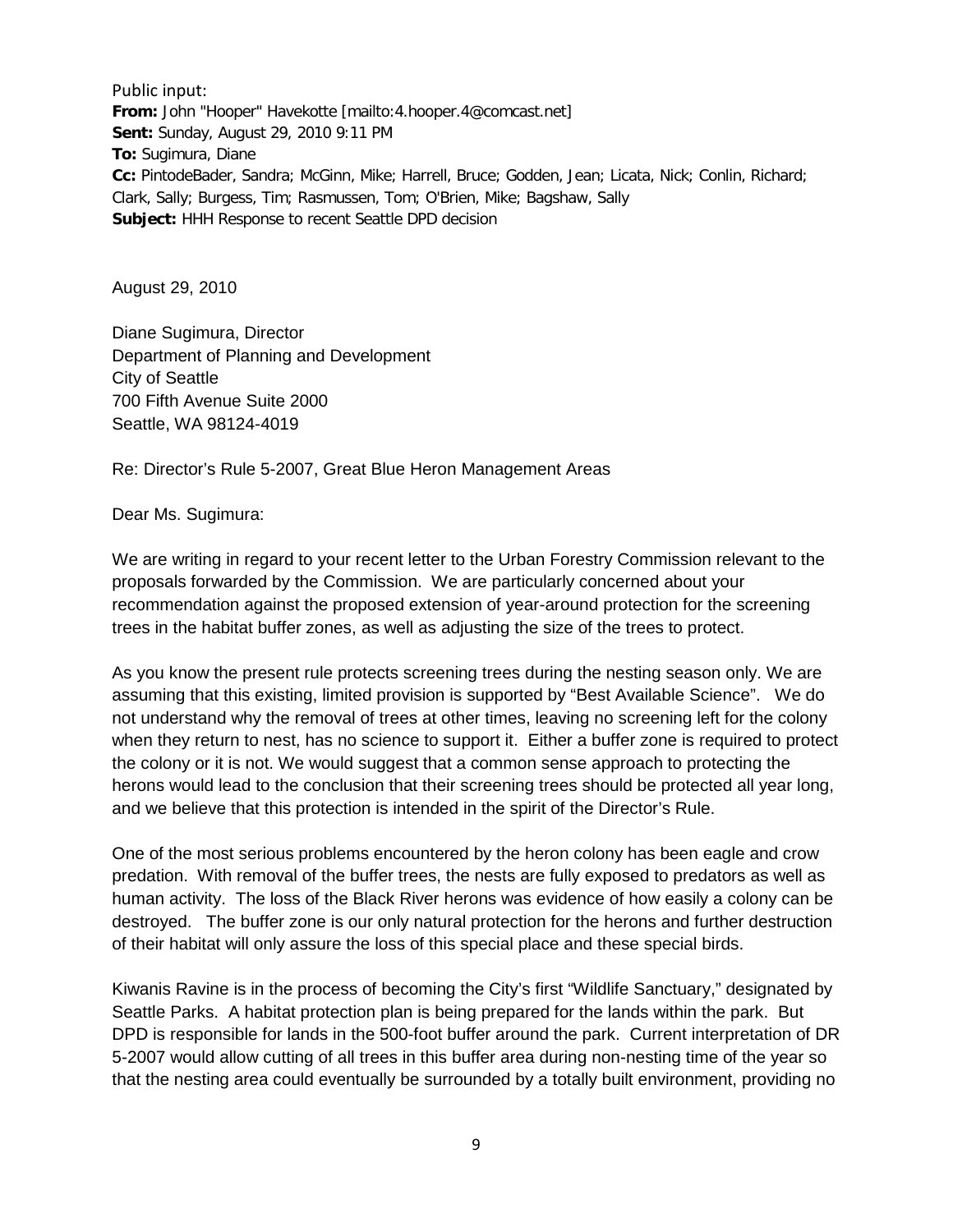screening against noise and predation, nesting material, or perching locations for adults and chicks.

HHH also opposes the recently announced DPD approach to a new Seattle draft tree ordinance. With "exceptional trees" removed from the City ordinance, there would be no protection for any trees in the 500-foot buffer area during non-nesting time of the year, further hastening the demise of the unique Kiwanis Ravine heron colony. We will be submitting comments separately regarding the proposed trees regulations.

Please include HHH in your future staff discussions and public meetings regarding the Director's rule and a new Seattle tree ordinance that would truly protect our Emerald City's green infrastructure, as well as its wildlife and human citizens. And please do not wait to revise DR 5- 2007 until the next round of Critical Area Ordinance revisions. By our estimate, that is another seven years away. By then the Kiwanis Ravine buffer could have lost many trees, and who knows how many adults and chicks will be populating the nesting area in Kiwanis Ravine Park.

**Sincerely** 

John "Hooper" Havekotte, President Heron Habitat Helpers, stewards of Kiwanis Ravine Park

cc: Mayor McGinn, Seattle City Council, Seattle Urban Forestry Commission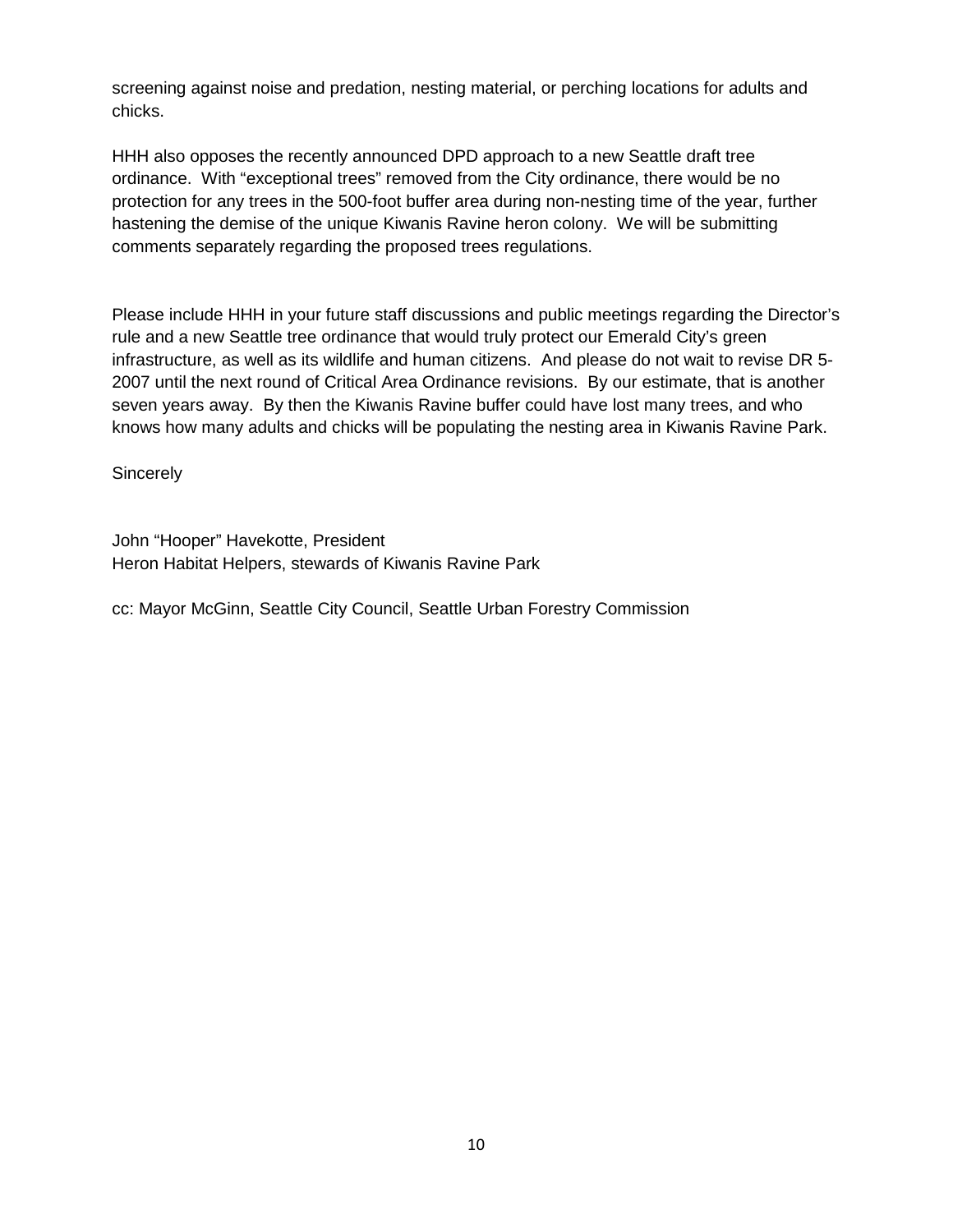**From:** Michael Oxman [mailto:michaeloxman@comcast.net] **Sent:** Tuesday, August 24, 2010 9:33 AM **To:** Morgenstern, Tracy **Subject:** Please forward to Urban Forestry Commission

Seattle Urban Forestry Commission,

I feel the rejection of the 2007 Urban Forest Management Plan should finally be put on the table. City Council Resolution 31138 [http://clerk.ci.seattle.wa.us/~scripts/nph](http://clerk.ci.seattle.wa.us/~scripts/nph-brs.exe?s1=&s2=&s3=31138&s4=&Sect4=AND&l=20&Sect2=THESON&Sect3=PLURON&Sect5=RESN1&Sect6=HITOFF&d=RES3&p=1&u=/%7Epublic/resn1.htm&r=1&f=G)[brs.exe?s1=&s2=&s3=31138&s4=&Sect4=AND&l=20&Sect2=THESON&Sect3=PLURON&Sect5=RESN1&Se](http://clerk.ci.seattle.wa.us/~scripts/nph-brs.exe?s1=&s2=&s3=31138&s4=&Sect4=AND&l=20&Sect2=THESON&Sect3=PLURON&Sect5=RESN1&Sect6=HITOFF&d=RES3&p=1&u=/%7Epublic/resn1.htm&r=1&f=G) [ct6=HITOFF&d=RES3&p=1&u=/%7Epublic/resn1.htm&r=1&f=G](http://clerk.ci.seattle.wa.us/~scripts/nph-brs.exe?s1=&s2=&s3=31138&s4=&Sect4=AND&l=20&Sect2=THESON&Sect3=PLURON&Sect5=RESN1&Sect6=HITOFF&d=RES3&p=1&u=/%7Epublic/resn1.htm&r=1&f=G) describes the UFMP as NOT being adopted by Council. So does Ordinance 11640[4 http://clerk.ci.seattle.wa.us/~scripts/nph](http://clerk.ci.seattle.wa.us/~scripts/nph-brs.exe?s1=&s2=&s3=&s4=122919&s5=&Sect4=and&l=20&Sect2=THESON&Sect3=PLURON&Sect5=CBOR1&Sect6=HITOFF&d=CBOR&p=1&u=%2F%7Epublic%2Fcbor1.htm&r=1&f=G)[brs.exe?s1=&s2=&s3=&s4=122919&s5=&Sect4=and&l=20&Sect2=THESON&Sect3=PLURON&Sect5=CBO](http://clerk.ci.seattle.wa.us/~scripts/nph-brs.exe?s1=&s2=&s3=&s4=122919&s5=&Sect4=and&l=20&Sect2=THESON&Sect3=PLURON&Sect5=CBOR1&Sect6=HITOFF&d=CBOR&p=1&u=%2F%7Epublic%2Fcbor1.htm&r=1&f=G) [R1&Sect6=HITOFF&d=CBOR&p=1&u=%2F%7Epublic%2Fcbor1.htm&r=1&f=G.](http://clerk.ci.seattle.wa.us/~scripts/nph-brs.exe?s1=&s2=&s3=&s4=122919&s5=&Sect4=and&l=20&Sect2=THESON&Sect3=PLURON&Sect5=CBOR1&Sect6=HITOFF&d=CBOR&p=1&u=%2F%7Epublic%2Fcbor1.htm&r=1&f=G)

The agenda for the Urban Forestry Commission goal setting meeting unequivocally states that the canopy cover goal is 30% [http://www.seattle.gov/trees/docs/Commission\\_agendas/8-16-](http://www.seattle.gov/trees/docs/Commission_agendas/8-16-10%20work%20planning%20agenda.pdf) [10%20work%20planning%20agenda.pdf,](http://www.seattle.gov/trees/docs/Commission_agendas/8-16-10%20work%20planning%20agenda.pdf) not the 40% listed in the comp plan. [http://www.seattle.gov/DPD/Planning/Comprehensive\\_Plan\\_Annual\\_Amendments/Proposed200](http://www.seattle.gov/DPD/Planning/Comprehensive_Plan_Annual_Amendments/Proposed2007Amendments/default.asp) [7Amendments/default.asp](http://www.seattle.gov/DPD/Planning/Comprehensive_Plan_Annual_Amendments/Proposed2007Amendments/default.asp)

Here's some comments on some remarkable discrepancies in other official city documents:

Page 47 of the UFMP details how the Green Factor will play an increasing role, but it was untested at the time. Green Factor has proven to be an easy way for developers to misrepresent flexible incentives as a suitable way to protect existing trees during construction. This is demonstrated in the June 3rd letter by the Urban Forestry Commission to Councilmember Obrien. [http://www.youtube.com/watch?v=Z-V8lv-](http://www.youtube.com/watch?v=Z-V8lv-XnPk)[XnPk](http://www.youtube.com/watch?v=Z-V8lv-XnPk)

Here's an example of the defective nature of the Green Factor: Permeable paving can substitute for part of the tree credit. This can involve killing existing trees by scraping the grade down, and laying the required 6" depth of gravel for drainage, plus the 4" thickness of the paving stones. Root damage can also be occur by using harmful heavy equipment to lay down the 10" thick covering on top of existing roots. This change of grade will effectively kill roots and trees, while ostensibly saving them. A better technique is simply lay a thin topdressing of sand on the existing soil, them add interlocking pavers or bricks.

Another defective feature of the UFMP is the correlation of canopy width to tree trunk diameter. The science of Urban Forestry considers groups of trees, while the science of Arboriculture concerns itself with the health & structure of an individual tree. No connection links the canopy cover concept to the criteria or ability to give a permit for one single tree to be removed. In the mind of the public, trees are individuals.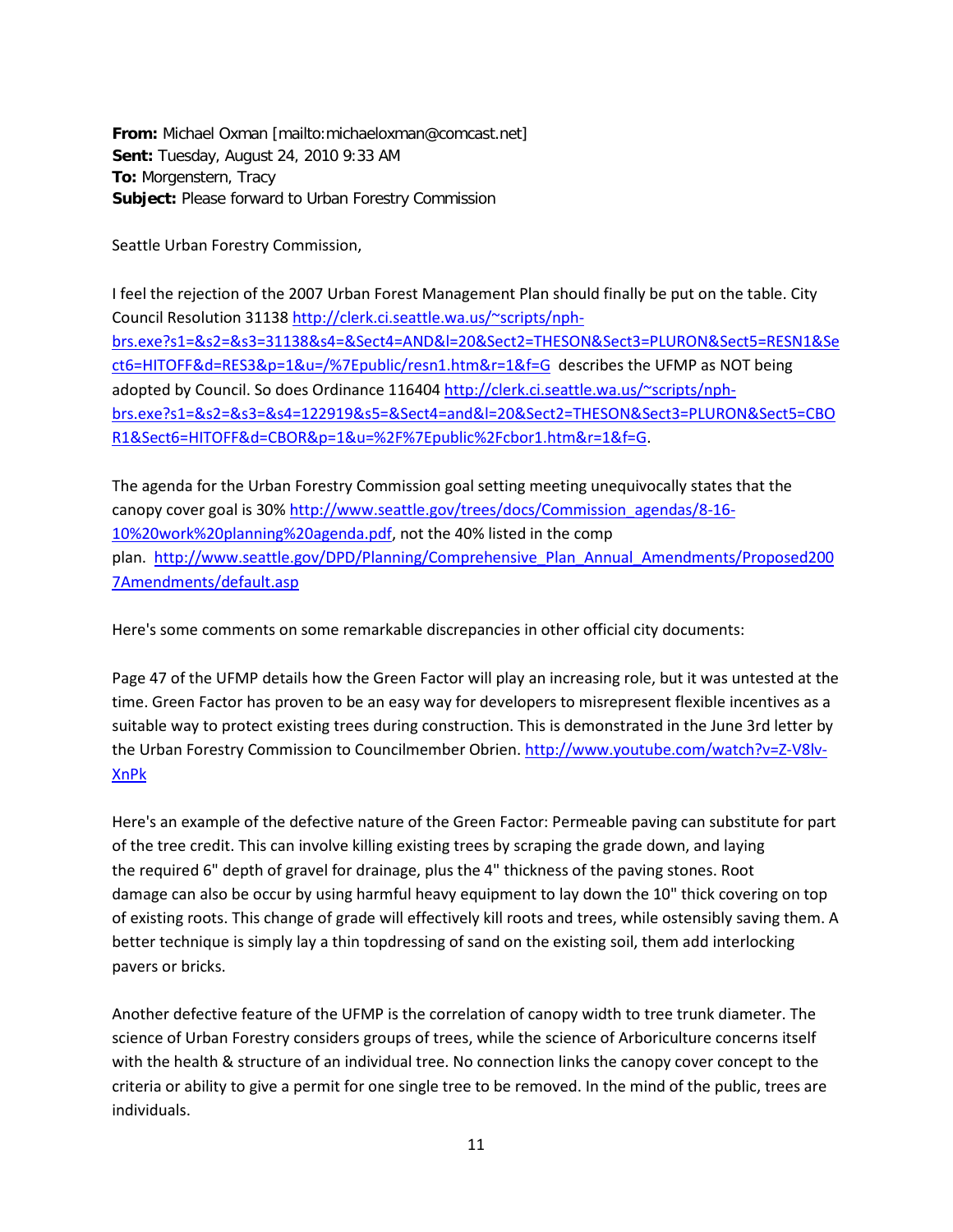After the opening pages of the UFMP, a huge leap in logic essentially dismisses concern for individual trees. The remainder of the document rationalizes euthanasia by focusing on the good of the whole forest. The portion of the document following the goals statements is cold as ice. The best indication of this is the statement that "Freight Movers" must be consulted prior to planting trees in industrial areas. 8% canopy cover should not be increased to the meager 10% UFMP target so that 75' long trucks can make U-turns. The goals are way too conservative, and public discussion needs to become a factor, regardless of how difficult staff feels progress will be.

The policy development occurring behind closed doors has continued to the July 14th, 2010 misrepresentation of stakeholders involvement in the Proposed Tree Protection legislation. This document was developed in secret. It is a euphemism for "Tree Removal Specifications". Another huge leap in logic occurs in the document after the 'decision' was made by DPD not to implement a tree removal permit system as requested by Council.

[http://www.seattle.gov/dpd/cms/groups/pan/@pan/@plan/@treeregulation/documents/web\\_informa](http://www.seattle.gov/dpd/cms/groups/pan/@pan/@plan/@treeregulation/documents/web_informational/dpdp019340.pdf) [tional/dpdp019340.pdf](http://www.seattle.gov/dpd/cms/groups/pan/@pan/@plan/@treeregulation/documents/web_informational/dpdp019340.pdf) Page 4 states that multifamily construction projects routinely bull doze 95% of all trees on site. The proposed multifamily ordinance, if adopted, will allow developers to bulldoze even more than 95% of the trees, if it means cramming more profitable units on a lot. In the chess game of 'greenwash', the dollar is king; trees are just pawns. Trees are expendable when concrete is poured, forever desertifying that spot.

Here's my take on the administrative overhead cost of a tree permit system. Seattle needs more staff to perform tree maintenance, so just cross-train these arborists as permit inspectors. Since they will be out in the field pruning and planting anyway, just have them bop over to look at trees that have had online permit requests filed. Pay for the labor force with stormwater drainage fees.

Well thanks again for being willing to engage in this debate.

Arboreally yours,

Michael Oxman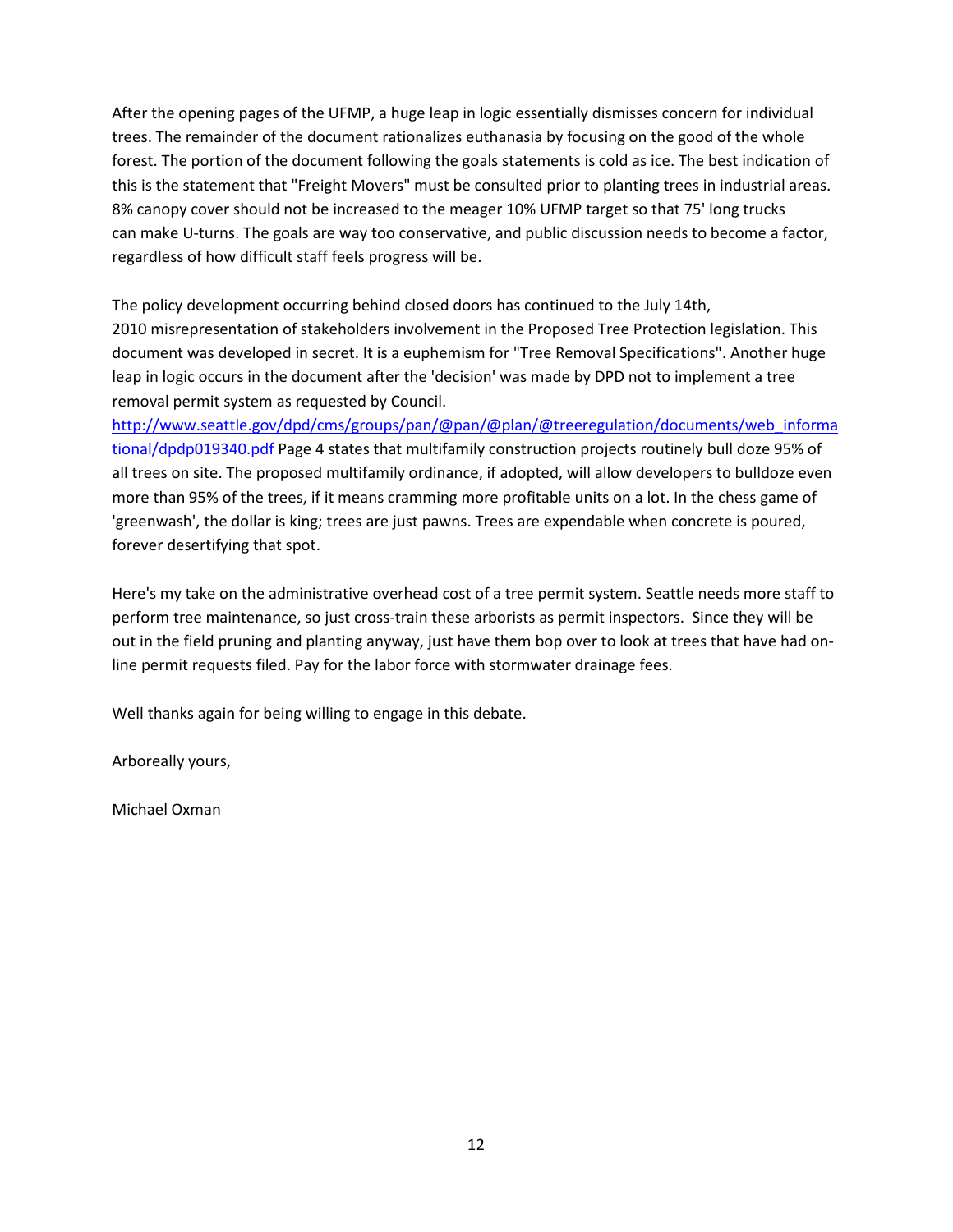**From:** Michael Oxman [mailto:michaeloxman@comcast.net] **Sent:** Wednesday, August 25, 2010 4:24 PM **To:** PintodeBader, Sandra; o.rhyan@gmail.com; okomski@msn.com; Bonnie Miller; Cheryl Trivison; David Miller; Donna Kostka; elizabeth@campbellcentral.org; escigliano@seattlemet.com; Gala, Rob; ghuffman@mbaks.com; heidicar@att.net; Jenkins, Michael; nativetrees@gmail.com; shoudypk@comcast.net; larrylange36@comcast.net; lsu@u.washington.edu; Liz Kearns; thouless1@comcast.net; mpoe@ifcae.org; nicholas@treesolutions.net; richard\_ellison@hotmail.com; Steve Zemke; Wallis Bolz **Cc:** Morgenstern, Tracy **Subject:** Re: New documents posted on Urban Forestry Commission website

Dear Sandra,

Enclosed is my letter about Council Resolution 31138 to City Light Arborist Brent Schmidt. Please forward to the Urban Forestry Commission. Thanks. Michael Oxman

**From:** [Michael Oxman](wlmailhtml:%7b7B23F0B4-38CC-4D30-9FD2-157876F27614%7dmid://00000299/!x-usc:mailto:michaeloxman@comcast.net) **Sent:** Wednesday, August 25, 2010 11:48 AM **To:** [brent.schmidt@seattle.gov](wlmailhtml:%7b7B23F0B4-38CC-4D30-9FD2-157876F27614%7dmid://00000299/!x-usc:mailto:brent.schmidt@seattle.gov) **Cc:** [Mike Obrien](wlmailhtml:%7b7B23F0B4-38CC-4D30-9FD2-157876F27614%7dmid://00000299/!x-usc:mailto:mike.obrien@seattle.gov) ; [Nick Licata](wlmailhtml:%7b7B23F0B4-38CC-4D30-9FD2-157876F27614%7dmid://00000299/!x-usc:mailto:Nick.Licata@seattle.gov) ; [Sally Bagshaw](wlmailhtml:%7b7B23F0B4-38CC-4D30-9FD2-157876F27614%7dmid://00000299/!x-usc:mailto:sally.bagshaw@seattle.gov) ; [Sally Clark](wlmailhtml:%7b7B23F0B4-38CC-4D30-9FD2-157876F27614%7dmid://00000299/!x-usc:mailto:sally.clark@seattle.gov) ; [Tim.Burgess@Seattle.Gov](wlmailhtml:%7b7B23F0B4-38CC-4D30-9FD2-157876F27614%7dmid://00000299/!x-usc:mailto:Tim.Burgess@Seattle.Gov) ; Tracy **[Morgenstern](wlmailhtml:%7b7B23F0B4-38CC-4D30-9FD2-157876F27614%7dmid://00000299/!x-usc:mailto:Tracy.Morgenstern@seattle.gov) Subject:** Public disclosure request to City Light - Council Resolution 31138

Howdy,

Please provide overdue responses to Council Resolution 31138. [http://clerk.ci.seattle.wa.us/~scripts/nph](wlmailhtml:%7b7B23F0B4-38CC-4D30-9FD2-157876F27614%7dmid://00000299/!x-usc:http://clerk.ci.seattle.wa.us/~scripts/nph-brs.exe?s1=&s2=&s3=31138&s4=&Sect4=AND&l=20&Sect2=THESON&Sect3=PLURON&Sect5=RESN1&Sect6=HITOFF&d=RES3&p=1&u=%2F~public%2Fresn1.htm&r=1&f=G)[brs.exe?s1=&s2=&s3=31138&s4=&Sect4=AND&l=20&Sect2=THESON&Sect3=PLURON&Sect5=R](wlmailhtml:%7b7B23F0B4-38CC-4D30-9FD2-157876F27614%7dmid://00000299/!x-usc:http://clerk.ci.seattle.wa.us/~scripts/nph-brs.exe?s1=&s2=&s3=31138&s4=&Sect4=AND&l=20&Sect2=THESON&Sect3=PLURON&Sect5=RESN1&Sect6=HITOFF&d=RES3&p=1&u=%2F~public%2Fresn1.htm&r=1&f=G) [ESN1&Sect6=HITOFF&d=RES3&p=1&u=%2F~public%2Fresn1.htm&r=1&f=G](wlmailhtml:%7b7B23F0B4-38CC-4D30-9FD2-157876F27614%7dmid://00000299/!x-usc:http://clerk.ci.seattle.wa.us/~scripts/nph-brs.exe?s1=&s2=&s3=31138&s4=&Sect4=AND&l=20&Sect2=THESON&Sect3=PLURON&Sect5=RESN1&Sect6=HITOFF&d=RES3&p=1&u=%2F~public%2Fresn1.htm&r=1&f=G)

*Section 1.* "submit legislation by May 2010 to establish a comprehensive set of regulations and incentives to limit the removal of trees and promote the retention and addition of trees within the City of Seattle on both private and public property, including city park land."

## *1.j. Establish criteria to permit the removal of a tree or trees;*

What is City Light's tree removal criteria?

## *Section 3. Heritage Trees in city GIS database;*

Which of the 59 Heritage Trees are in proximity to power lines?